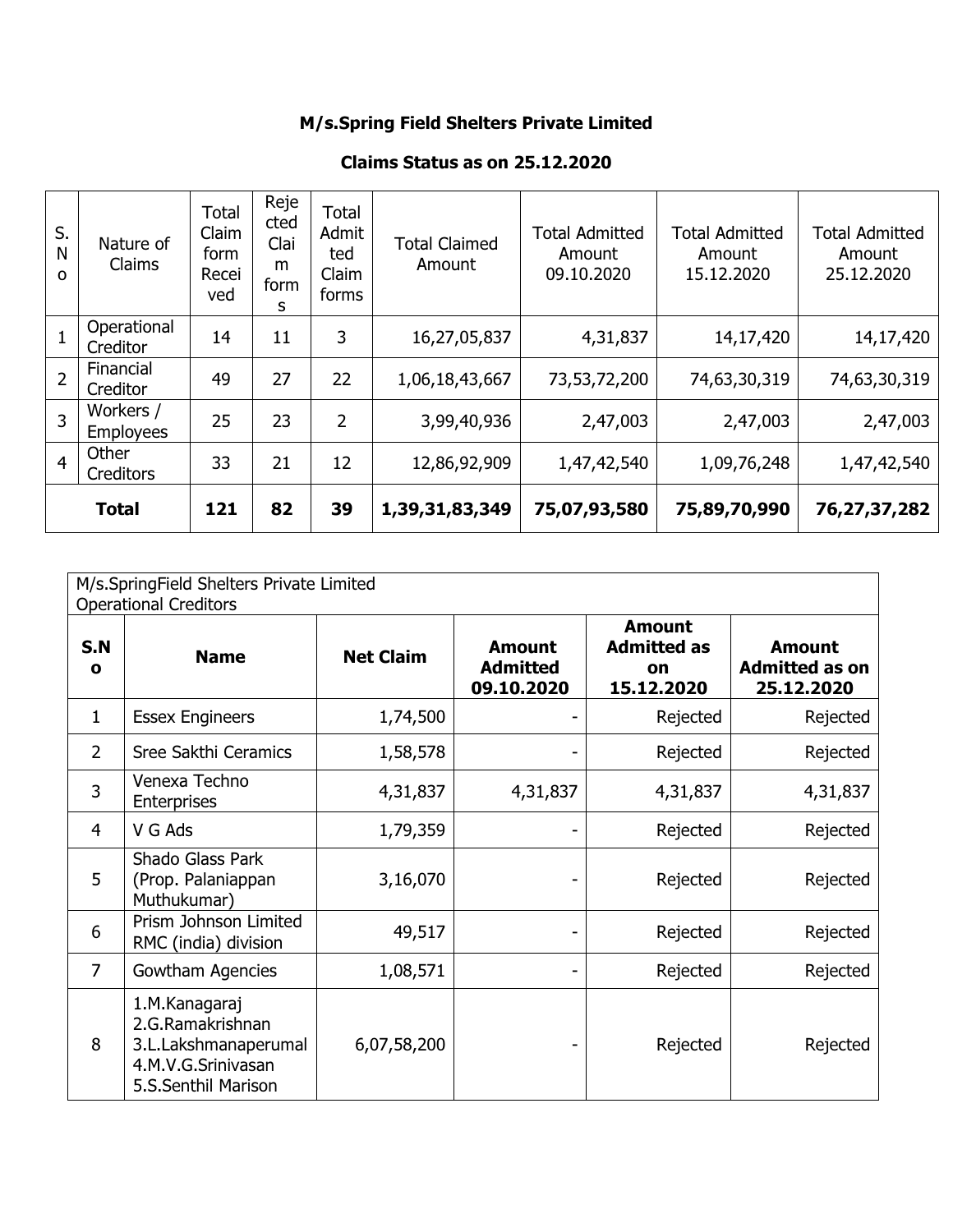| 9            | Singai S.Prabakaran                                                                                    | 23,40,000    |          | Rejected  | Rejected  |
|--------------|--------------------------------------------------------------------------------------------------------|--------------|----------|-----------|-----------|
| 10           | K. Thirunavukkarasu                                                                                    | 75,00,000    | ۰        | Rejected  | Rejected  |
| 11           | V.Sharmila                                                                                             | 23,40,000    | ۰        | Rejected  | Rejected  |
| 12           | Co.Jegannathan &<br>J.Vijayalakshmi                                                                    | 8,73,08,335  |          | Rejected  | Rejected  |
| 13           | The India Cements<br>Limited - RMC Division<br>(Trishul Concrete)                                      | 1,75,687     | Pending  | 1,20,400  | 1,20,400  |
| 14           | <b>Regional Provident</b><br><b>Fund Commissioner-II</b><br><b>Employees Provident</b><br>Organisation | 8,65,183     |          | 8,65,183  | 8,65,183  |
| <b>Total</b> |                                                                                                        | 16,27,05,837 | 4,31,837 | 14,17,420 | 14,17,420 |

|                | M/s.SpringField Shelters Private Limited                                              |                  |                                                |                                                         |                                                         |  |  |  |
|----------------|---------------------------------------------------------------------------------------|------------------|------------------------------------------------|---------------------------------------------------------|---------------------------------------------------------|--|--|--|
|                | <b>Financial Creditors</b>                                                            |                  |                                                |                                                         |                                                         |  |  |  |
| S.No           | <b>Name</b>                                                                           | <b>Net Claim</b> | <b>Amount</b><br><b>Admitted</b><br>09.10.2020 | <b>Amount</b><br><b>Admitted as</b><br>on<br>15.12.2020 | <b>Amount</b><br><b>Admitted as</b><br>on<br>25.12.2020 |  |  |  |
| 1              | State Bank of India Stressed<br>Assets Management Branch,<br>Coimbaotore              | 46,49,89,636     | 46,49,89,636                                   | 46,49,89,636                                            | 46,49,89,636                                            |  |  |  |
| $\overline{2}$ | Shriram City Union Finance<br>Limited                                                 | 4,60,74,989      | 4,60,74,989                                    | 4,60,74,989                                             | 4,60,74,989                                             |  |  |  |
| 3              | Central Bank of India                                                                 | 7,28,62,113      | 7,28,62,113                                    | 7,28,62,113                                             | 7,28,62,113                                             |  |  |  |
| $\overline{4}$ | The Repatriates Co-Operative<br>Finance and Development<br>Bank Ltd.(Repco Bank Ltd.) | 4,37,98,419      | 4,37,98,419                                    | 4,37,98,419                                             | 4,37,98,419                                             |  |  |  |
|                | <b>TOTAL SECURED</b><br><b>CREDITORS</b>                                              | 62,77,25,157     | 62,77,25,157                                   | 62,77,25,157                                            | 62,77,25,157                                            |  |  |  |
| 5              | Bank of India                                                                         | 6,93,67,000      |                                                |                                                         | Rejected                                                |  |  |  |
| 6              | Andhra Bank                                                                           | 1,06,73,836      | 18,68,437                                      | 18,68,437                                               | 18,68,437                                               |  |  |  |
| 7              | K.Puhazhendi                                                                          | 20,00,000        | 35,11,110                                      | 35,11,110                                               | 35,11,110                                               |  |  |  |
| 8              | M.Chandra Mohan,<br>P.Bhuvaneswari                                                    | 50,90,769        | 40,81,044                                      | 40,81,044                                               | 40,81,044                                               |  |  |  |
| 9              | <b>B.VinothKannan</b>                                                                 | 12,60,000        | 9,20,000                                       | 9,20,000                                                | 9,20,000                                                |  |  |  |
| 10             | Egambaram Lakshmikanth                                                                | 2,42,08,055      | 2,23,35,800                                    | 2,23,35,800                                             | 2,23,35,800                                             |  |  |  |
| 11             | S.Nataraj & Mrs.<br>M.D.Nirmalakumari                                                 | 72,02,000        | 55,52,646                                      | 55,52,646                                               | 55,52,646                                               |  |  |  |
| 12             | V.S Srinivasan                                                                        | 95,05,000        | 92,27,206                                      | 92,27,206                                               | 92,27,206                                               |  |  |  |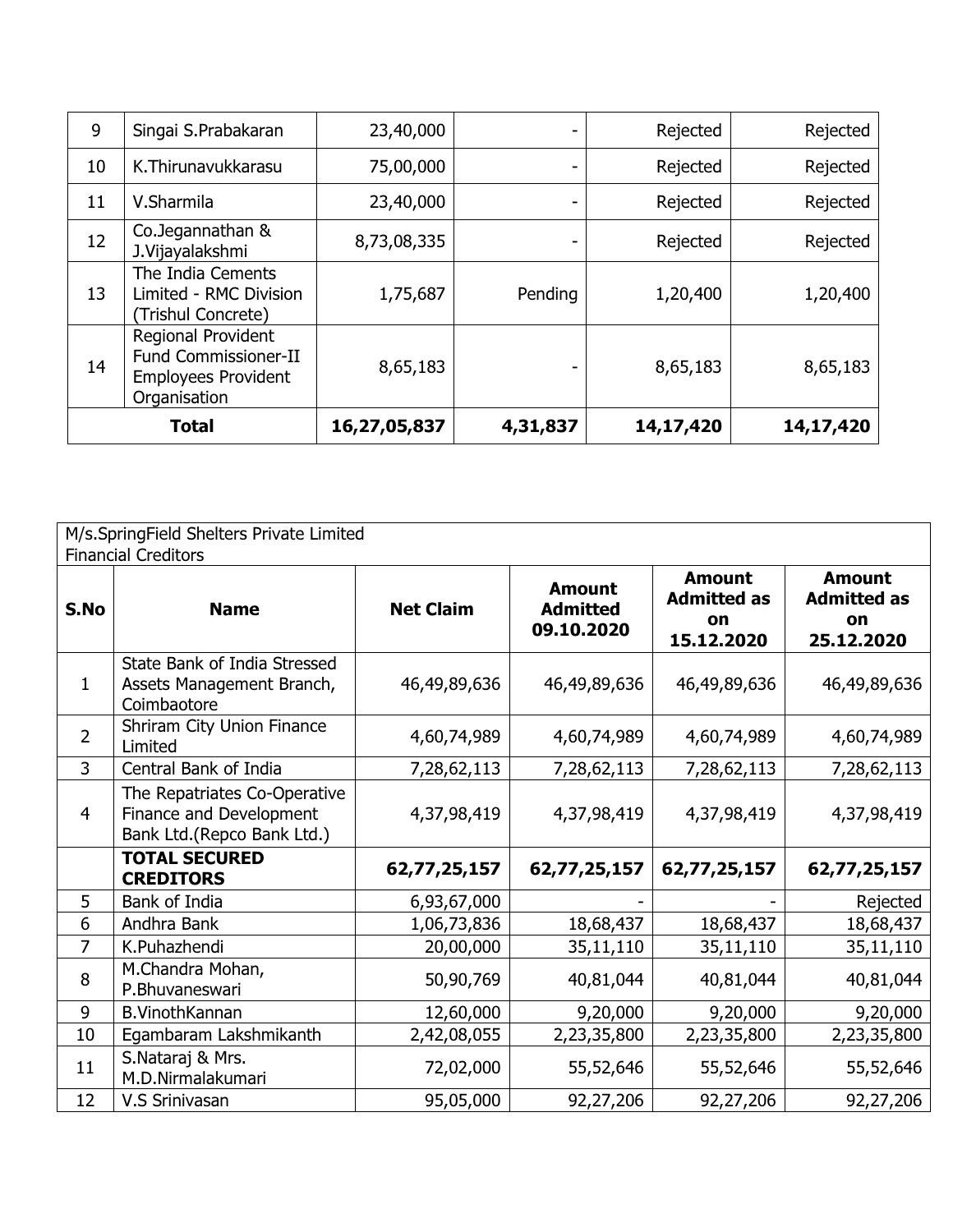| 13 | J.Jeyaprakanth                                  | 99,20,000      | 80,91,760                | 80,91,760   | 80,91,760   |
|----|-------------------------------------------------|----------------|--------------------------|-------------|-------------|
| 14 | Loganathan Kathiravel                           | 95,66,000      | 1,44,28,358              | 1,44,28,358 | 1,44,28,358 |
| 15 | Subramanian Gopalakrishnan                      | 90,02,000      | 80,43,916                | 80,43,916   | 80,43,916   |
| 16 | P.Joshiraj Paul Jeyaraj                         | 1,56,36,405    | 1,07,04,835              | 1,07,04,835 | 1,07,04,835 |
| 17 | Joseph Patturajan Moses                         | 2,48,16,972    | 1,60,82,452              | 1,60,82,452 | 1,60,82,452 |
| 18 | Lakshmi Selvakumaran                            | 16,00,000      | 16,70,912                | 16,70,912   | 16,70,912   |
| 19 | M.Ashok Kumar                                   | 46,05,000      | 7,87,759                 | 7,87,759    | 7,87,759    |
| 20 | Jayaraman Rajakumar                             | 78,22,364      |                          | Rejected    | Rejected    |
| 21 | C.Raja John                                     | 3, 17, 42, 441 |                          | Rejected    | Rejected    |
| 22 | R.Dhinakaran and Rajeswari<br>D                 | 7,70,95,800    |                          | Rejected    | Rejected    |
| 23 | K Kannan                                        | 2,05,000       | 2,05,000                 | 2,05,000    | 2,05,000    |
| 24 | R.Govindasamy                                   | 1,03,94,000    |                          | 90,54,406   | 90,54,406   |
| 25 | <b>Cedric Vivek</b>                             | 59,50,000      |                          | Rejected    | Rejected    |
| 26 | Deepak Iyer Ganesh & Uma                        | 18,22,750      |                          | 1,65,581    | 1,65,581    |
| 27 | P.Subburaj                                      | 16,57,988      | 1,35,808                 | Rejected    | Rejected    |
| 28 | Rajesh Rajagopal                                | 66,47,163      |                          | 18,73,940   | 18,73,940   |
| 29 | P.Aththiannaa                                   | 14,74,000      |                          | Rejected    | Rejected    |
| 30 | Ranjith Associates<br>Prop. RS Ranjith Kumar    | 23,78,200      |                          | Rejected    | Rejected    |
| 31 | S.Balakrishnan                                  | 15,00,000      | $\overline{\phantom{0}}$ | Rejected    | Rejected    |
| 32 | Sri Ponniah Finance<br>Prop.PL.Ganapathy        | 19,25,825      |                          | Rejected    | Rejected    |
| 33 | Ganesh and Co                                   | 70,00,000      | $\overline{\phantom{0}}$ | Rejected    | Rejected    |
| 34 | M.Ganesan                                       | 20,00,000      |                          | Rejected    | Rejected    |
| 35 | M.Ganesan                                       | 35,00,000      |                          | Rejected    | Rejected    |
| 36 | M.Palanisamy                                    | 90,00,000      |                          | Rejected    | Rejected    |
| 37 | M.Palanisamy                                    | 90,00,000      |                          | Rejected    | Rejected    |
| 38 | <b>Anand Associates</b>                         | 90,00,000      |                          | Rejected    | Rejected    |
| 39 | K. Thirunavukkarasu                             | 94,30,000      |                          | Rejected    | Rejected    |
| 40 | N.Balakrishnan                                  | 24,50,000      |                          | Rejected    | Rejected    |
| 41 | <b>Anand Associates</b>                         | 90,00,000      |                          | Rejected    | Rejected    |
| 42 | Kovil Peter Rajapandian                         | 14,19,942      | -                        | Rejected    | Rejected    |
| 43 | R.Vivek                                         | 45,00,000      |                          | Rejected    | Rejected    |
| 44 | Ravi Enterprises<br>(Prop.C.PrakashChokalingam) | 35,50,000      |                          | Rejected    | Rejected    |
| 45 | Shri Associates (Prop.<br>C.Nagarajan)          | 25,00,000      |                          | Rejected    | Rejected    |
| 46 | AMA Corporation (Prop.<br>C.Chithambaram)       | 8,50,000       |                          | Rejected    | Rejected    |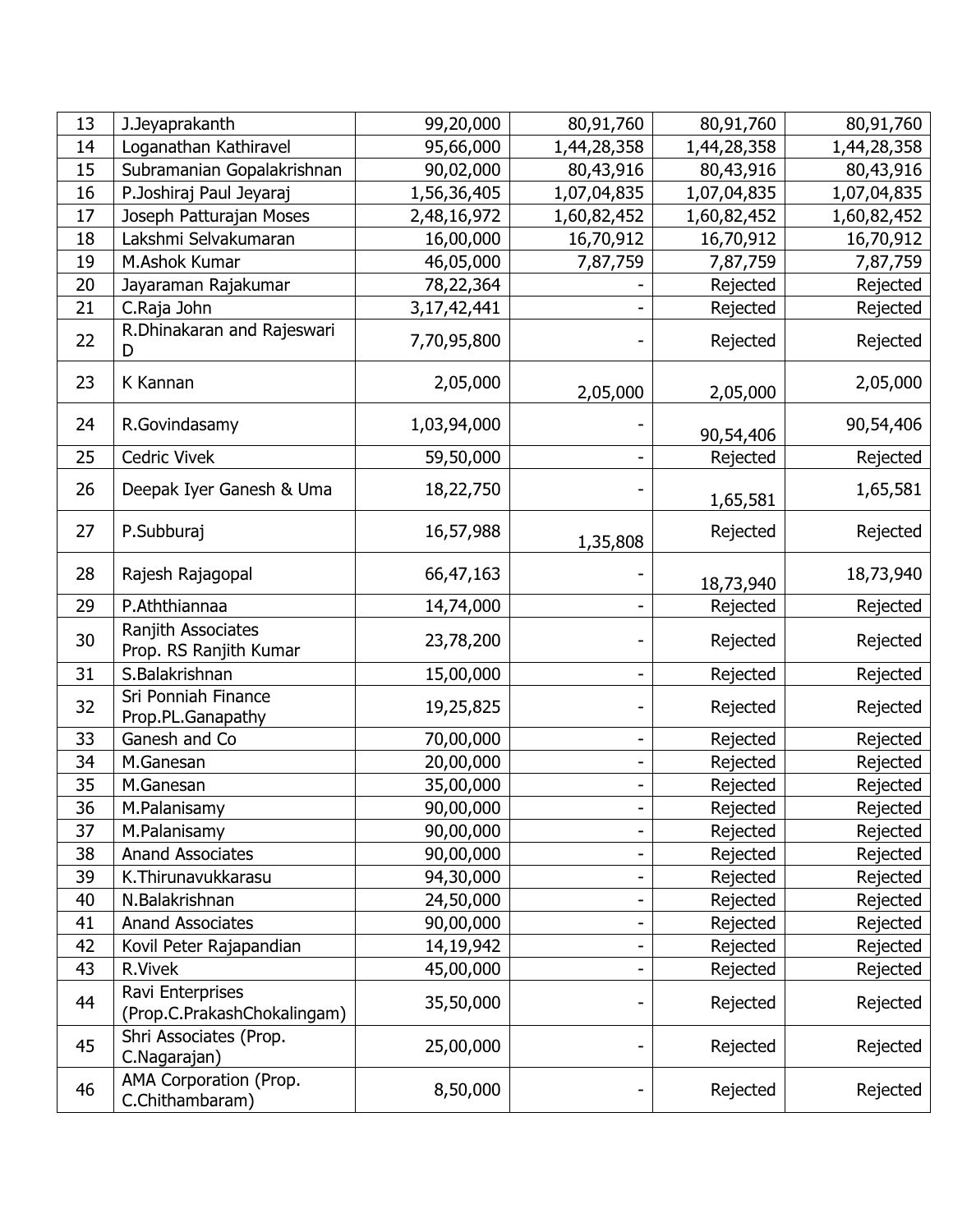| <b>Total</b> |                                                                                      | 1,06,18,43,667 | 73,53,72,200 | 74,63,30,319 | 74,63,30,319 |
|--------------|--------------------------------------------------------------------------------------|----------------|--------------|--------------|--------------|
|              | <b>Total Unsecured Financial</b><br><b>Creditors</b>                                 | 43,41,18,510   | 10,76,47,043 | 11,86,05,162 | 11,86,05,162 |
| 49           | Sri Murugan Enterprises<br>(Prop.A.Thirumurugan)                                     | 25,00,000      |              | Rejected     | Rejected     |
| 48           | R.Marimuthu HUF<br>Authorised representative of<br>Mr. R.Selvamani,<br>M.Vellayappan | 25,00,000      | -            | Rejected     | Rejected     |
| 47           | C.Chithambaram                                                                       | 8,50,000       | -            | Rejected     | Rejected     |

| M/s.SpringField Shelters Private Limited<br><b>Workers and Employees</b> |                                    |                  |                                                |                                                         |                                                         |
|--------------------------------------------------------------------------|------------------------------------|------------------|------------------------------------------------|---------------------------------------------------------|---------------------------------------------------------|
| S.N<br>O                                                                 | <b>Name</b>                        | <b>Net Claim</b> | <b>Amount</b><br><b>Admitted</b><br>09.10.2020 | <b>Amount</b><br><b>Admitted as</b><br>on<br>15.12.2020 | <b>Amount</b><br><b>Admitted as</b><br>on<br>25.12.2020 |
| $\mathbf{1}$                                                             | G.Pradeepa                         | 71,800           | 15,126                                         | 15,126                                                  | 15,126                                                  |
| $\overline{2}$                                                           | S.Suresh Ebenzer                   | 1,98,397         |                                                |                                                         | Rejected                                                |
| 3                                                                        | P.Bathirappan                      | 2,29,600         | -                                              |                                                         | Rejected                                                |
| 4                                                                        | R.Raja Ravichandran                | 1,62,000         |                                                |                                                         | Rejected                                                |
| 5                                                                        | V.Shriram Kumar                    | 84,000           |                                                |                                                         | Rejected                                                |
| 6                                                                        | Balamurugan Ayyanar                | 1,24,500         | -                                              |                                                         | Rejected                                                |
| $\overline{7}$                                                           | J.Jasper                           | 2,12,805         | -                                              |                                                         | Rejected                                                |
| 8                                                                        | S.Navaneetha<br>Krishnan           | 93,000           | -                                              |                                                         | Rejected                                                |
| 9                                                                        | R.Yokesh                           | 57,500           |                                                |                                                         | Rejected                                                |
| 10                                                                       | C.Baskar Jeshuran                  | 8,18,389         | -                                              |                                                         | Rejected                                                |
| 11                                                                       | D.Rajeswari                        | 2,69,876         | -                                              |                                                         | Rejected                                                |
| 12                                                                       | S.Sugantha Esther                  | 1,19,921         | -                                              |                                                         | Rejected                                                |
| 13                                                                       | <b>C.Edward Thomas</b>             | 1,02,600         | -                                              |                                                         | Rejected                                                |
| 14                                                                       | K.Dharmaraj                        | 2,64,000         | -                                              |                                                         | Rejected                                                |
| 15                                                                       | C.Raja John                        | 3,10,90,115      | -                                              |                                                         | Rejected                                                |
| 16                                                                       | P.Subburaj                         | 3,75,000         |                                                |                                                         | Rejected                                                |
| 17                                                                       | R.Dhanalakshmi(Rebec<br>ca Ramana) | 4,50,000         | -                                              |                                                         | Rejected                                                |
| 18                                                                       | R.David Ramana                     | 8,30,250         |                                                |                                                         | Rejected                                                |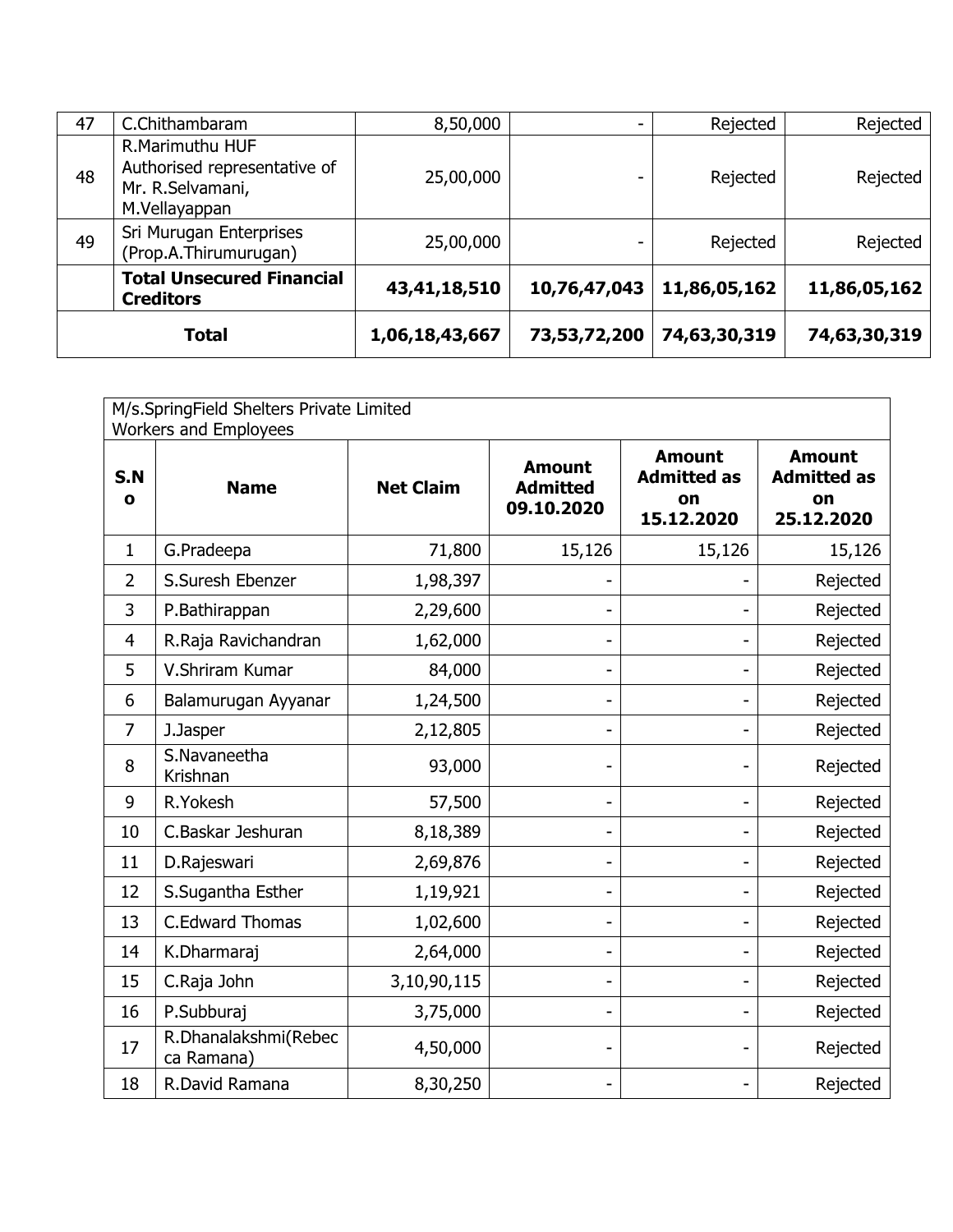| 19           | P.Seenivasan               | 4,18,063    |          |          | Rejected |
|--------------|----------------------------|-------------|----------|----------|----------|
| 20           | Ch.Venkateshwara Rao       | 2,69,876    | ۰.       | ۰        | Rejected |
| 21           | Ch.Gopala<br>Krishnamurthy | 2,64,876    | -        |          | Rejected |
| 22           | Sudha Vipin                | 6,61,725    | -        |          | Rejected |
| 23           | Preeti Akhil               | 4,85,750    | ۰.       | -        | Rejected |
| 24           | Manju Abraham              | 11,99,876   | 2,31,877 | 2,31,877 | 2,31,877 |
| 25           | D J Millo                  | 10,87,017   |          |          | Rejected |
| <b>Total</b> |                            | 3,99,40,936 | 2,47,003 | 2,47,003 | 2,47,003 |

| M/s.SpringField Shelters Private Limited |                                                                         |                  |                                                      |                                                         |                                                      |  |  |
|------------------------------------------|-------------------------------------------------------------------------|------------------|------------------------------------------------------|---------------------------------------------------------|------------------------------------------------------|--|--|
|                                          | <b>Other Creditors</b>                                                  |                  |                                                      |                                                         |                                                      |  |  |
| S.No                                     | <b>Name</b>                                                             | <b>Net Claim</b> | <b>Amount</b><br><b>Admitted as on</b><br>09.10.2020 | <b>Amount</b><br><b>Admitted as</b><br>on<br>15.12.2020 | <b>Amount</b><br><b>Admitted as on</b><br>25.12.2020 |  |  |
| $\mathbf{1}$                             | K Ramesh & R<br>Jayalakshmi                                             | 1,00,000         |                                                      |                                                         | <b>REJECTED</b>                                      |  |  |
| $\overline{2}$                           | Springfield Vestal<br><b>Owners Welfare</b><br>Association<br>A.M. Babu | 28,36,452        |                                                      |                                                         | <b>REJECTED</b>                                      |  |  |
| 3                                        | Subodh Viswanathan<br>Nair & Sreeja Subodh                              | 16,33,593        |                                                      |                                                         | <b>REJECTED</b>                                      |  |  |
| $\overline{4}$                           | R.David ramana & R<br>Rebecca ramana                                    | 31,00,000        |                                                      |                                                         | <b>REJECTED</b>                                      |  |  |
| 5                                        | CV Ram Narayanan<br>Sastry                                              | 10,00,000        |                                                      |                                                         | <b>REJECTED</b>                                      |  |  |
| 6                                        | Sunil Kumar Singh                                                       | 3,75,000         |                                                      |                                                         | <b>REJECTED</b>                                      |  |  |
| $\overline{7}$                           | S Sriram                                                                | 11,49,309        |                                                      | $\overline{\phantom{a}}$                                | <b>REJECTED</b>                                      |  |  |
| 8                                        | Chacko John                                                             | 13,71,421        |                                                      | $\overline{\phantom{a}}$                                | <b>REJECTED</b>                                      |  |  |
| 9                                        | Dr.R.Vijayakumar                                                        | 29,00,000        |                                                      | $\blacksquare$                                          | <b>REJECTED</b>                                      |  |  |
| 10                                       | N.Ramadurai                                                             | 21,64,080        | 15,146                                               | 15,146                                                  | 15,146                                               |  |  |
| 11                                       | D.Rasi & K<br>Manivannan                                                | 91,74,373        |                                                      |                                                         | <b>REJECTED</b>                                      |  |  |
| 12                                       | Cherubal Surendran<br>& Kartick Surendran                               | 1,95,48,000      |                                                      |                                                         | <b>REJECTED</b>                                      |  |  |